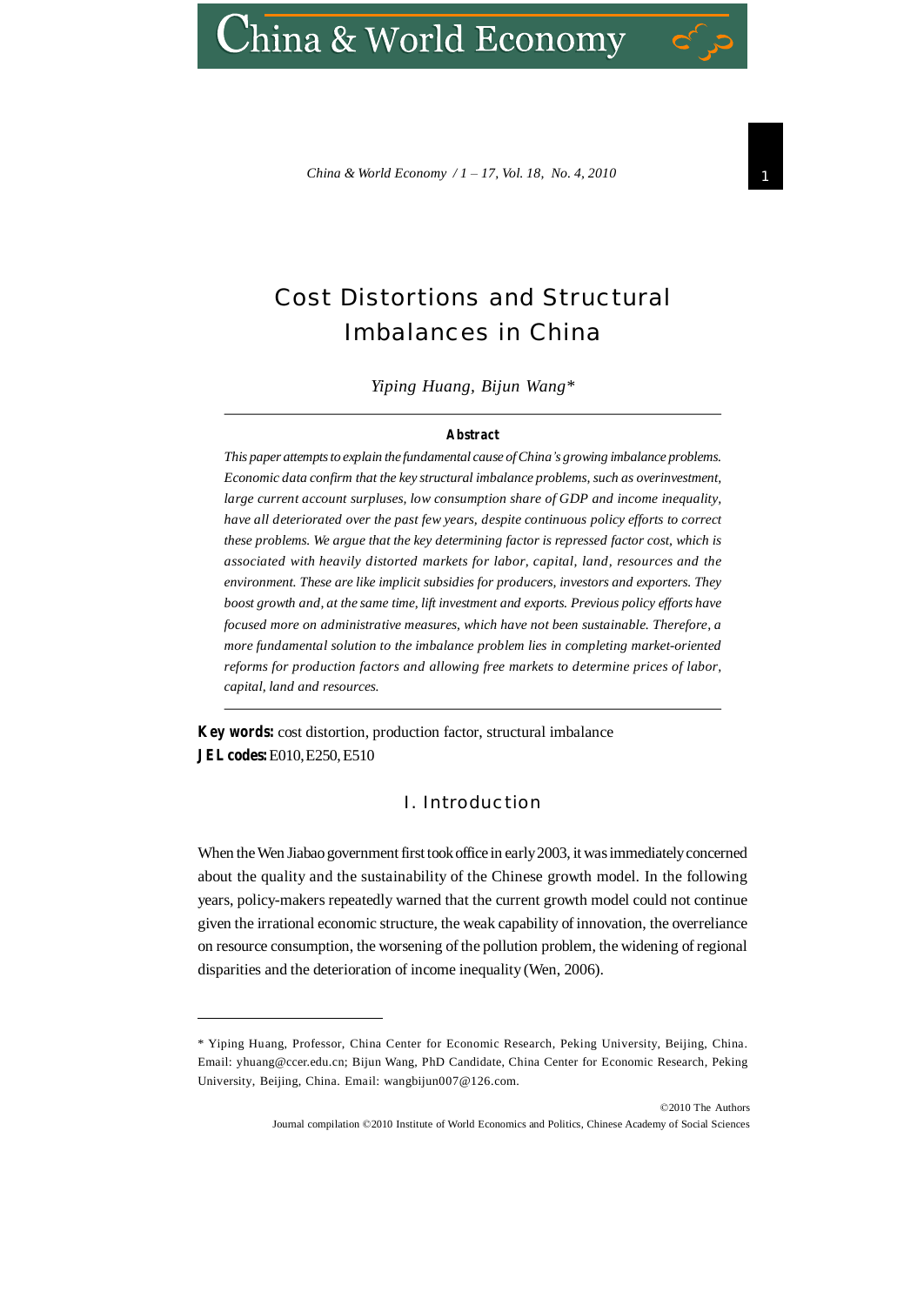This official assessment of the Chinese growth model cutsinto the root of the concerns that economists have been voicing for years. For instance, Yu Yongding has been discussing structural imbalance problems since the late 1990s. Two of the most commonly identified problems in his work are high shares of investment and current account surpluses in GDP (Yu, 2007). Overinvestment could signal future excess capacity, and very large external imbalances could substantially weaken the sustainability of China's very strong growth trajectory.

To some external observers, discussion of China's growing risks might appear strange. After all, China is the only country in human history that has successfully achieved 10-percent average GDP growth for more than 3 decades. If the Chinese Government has thus far been able to overcome the obstacles to strong growth, it should be able to do so in the future. China is set to overtake Japan as the world's second largest economy in 2010.

China's economic performance during the current global financial crisis has probably reinforced this impression of the Chinese Government's effectiveness. In late 2008 and early 2009, Chinese growth decelerated sharply as a result of a collapse in exports. However, the authorities quickly turned the economy around through aggressive fiscal and monetary expansion. By early 2010, the economy had already returned to 12-percent growth. Some experts began to warn of inflation and overheating risks.

Since Chinese Premier Wen Jiabao took office in 2003, the government has made a serious effort to correct structural imbalances. It adopted various measures to control investment growth, to reduce export incentives and to boost consumption. Unfortunately, however, almost all imbalance problems have worsened over the past 7 years, despite continuous policy efforts. The investment share of GDP has risen further, the current account surpluses have grown and income inequality has deteriorated sharply.

Accurate identification of the structural imbalances by policy-makers and lack of progressin dealing with these problems in recent years highlight the conflicting assessments byChina experts (Huang, 2010b). Some describe the performance of the Chinese economy during the reform period as the "China Miracle" (Lin *et al.*, 1996). If rapid growth continues, China is likely to become the world's largest economy within the next decade or two. However, othersfocus more on the risk factors and believe that the current reform approach is not sustainable (Pei, 2006). Pessimists have even suggested an imminent collapse of the Chinese economy(Chang, 2001).

It is important to point out that even optimists are concerned about the imbalance problems. The difference between the optimists and the pessimists lies in their confidence that the government should be able to defuse the risks, asit has managed to do many times over the past 30 years. However, this is a very strong assumption. Past performance is often a reliable prelude to future development, but there are also enough examples where

©2010 The Authors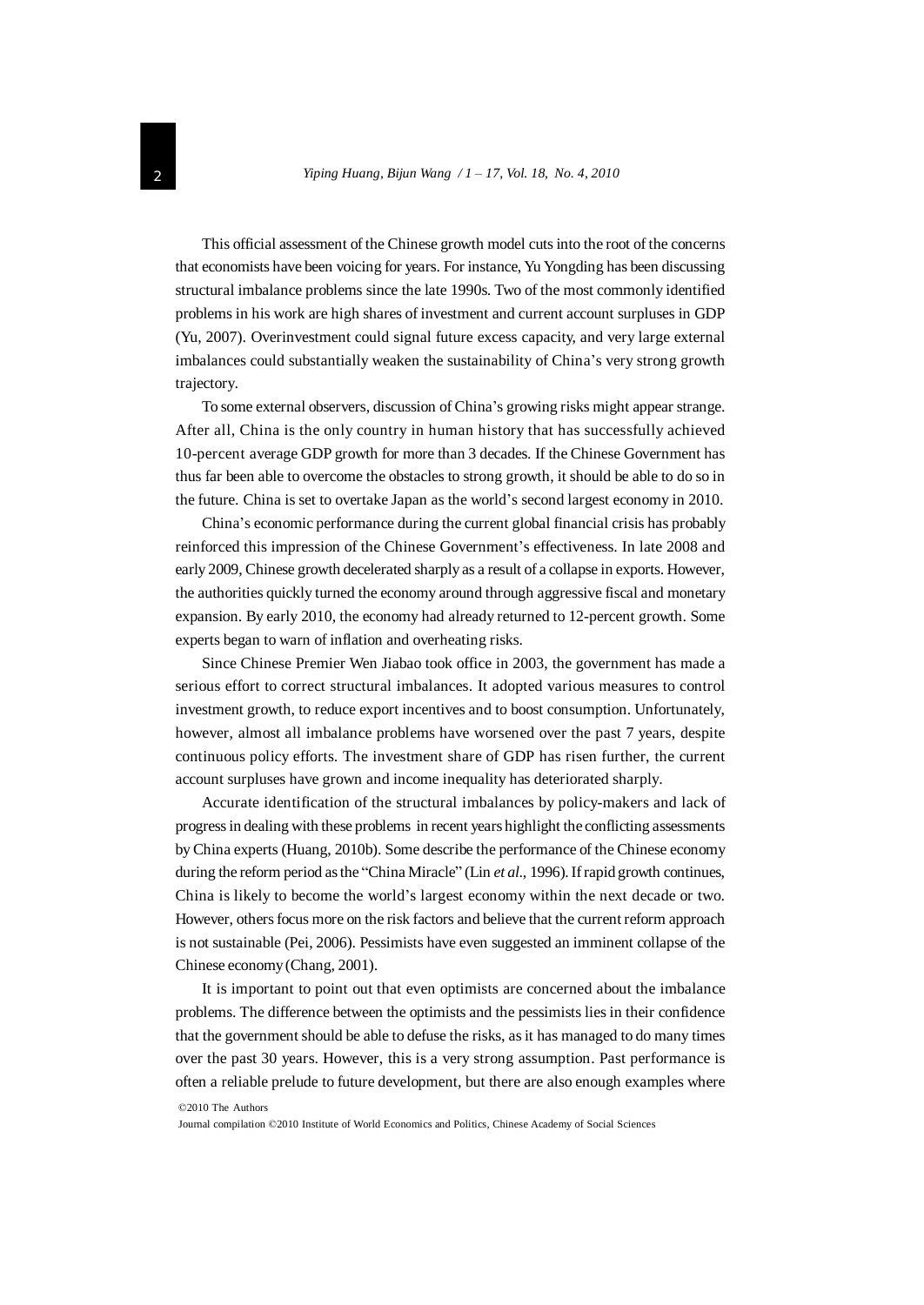adaptive expectations fall short.

Leaving aside the debate between optimists and pessimists regarding the future of Chinese growth, the present paper aims to address three key issues relating to structural imbalances. First, what are the key imbalance problems and how did they evolve? Second, what did the government do to address these problems and what have been the impacts so far? Finally, what is the fundamental cause of the imbalance problems and how should they be addressed more effectively?

Economists have already proposed different explanations for China's imbalance problems(Huang andTao, 2010). Some emphasize the unique roles played bythe government in pushing for ever stronger economic growth (Yao, 2010). Some point to the undervalued currency, which not only boosts net exports but also discriminates against non-tradable sectors. Others blame the undeveloped social welfare system for causing an underconsumption problem. The real picture is likely the result of all these and other factors.

A central argument of the present paper is that China pursued a unique reform approach during the reform period that focused on liberalization of the goods markets. Meanwhile, much of the factor markets remain highly distorted. These distortions generally depress factor prices and, therefore, production costs. They are like producer subsidies or investor subsidies. We argue that these implicit subsidies have contributed to China's very rapid growth during the past 30 years. However, they have also been responsible for many of the imbalance problems. This suggest that elimination of the imbalance problems requires further liberalization of factor markets.

The remainder of the paper is organized as follows. The next section describes the imbalance problemsin China, in particular their evolution during the past years. Section III reviews the key policy actions undertaken to reduce the imbalance risk and assesses their effectiveness. Section IV discusses China's asymmetric liberalization approach toward product and factor markets during the reform period and estimates the associated distortions to production costs. The final section concludes the paper by suggesting that completing the transition toward becoming a market economy should be at the center of any policy efforts to rebalance the Chinese economy.

#### II. Growing Imbalance Problems

Although it is widely agreed that China's economic structure is imbalanced, there is no scientific criteria for measuring the imbalances. In the present paper, we discuss the imbalances relative to the normal ranges of other countries. However, such an approach does have some drawbacks. For instance, the average investment share of GDP for the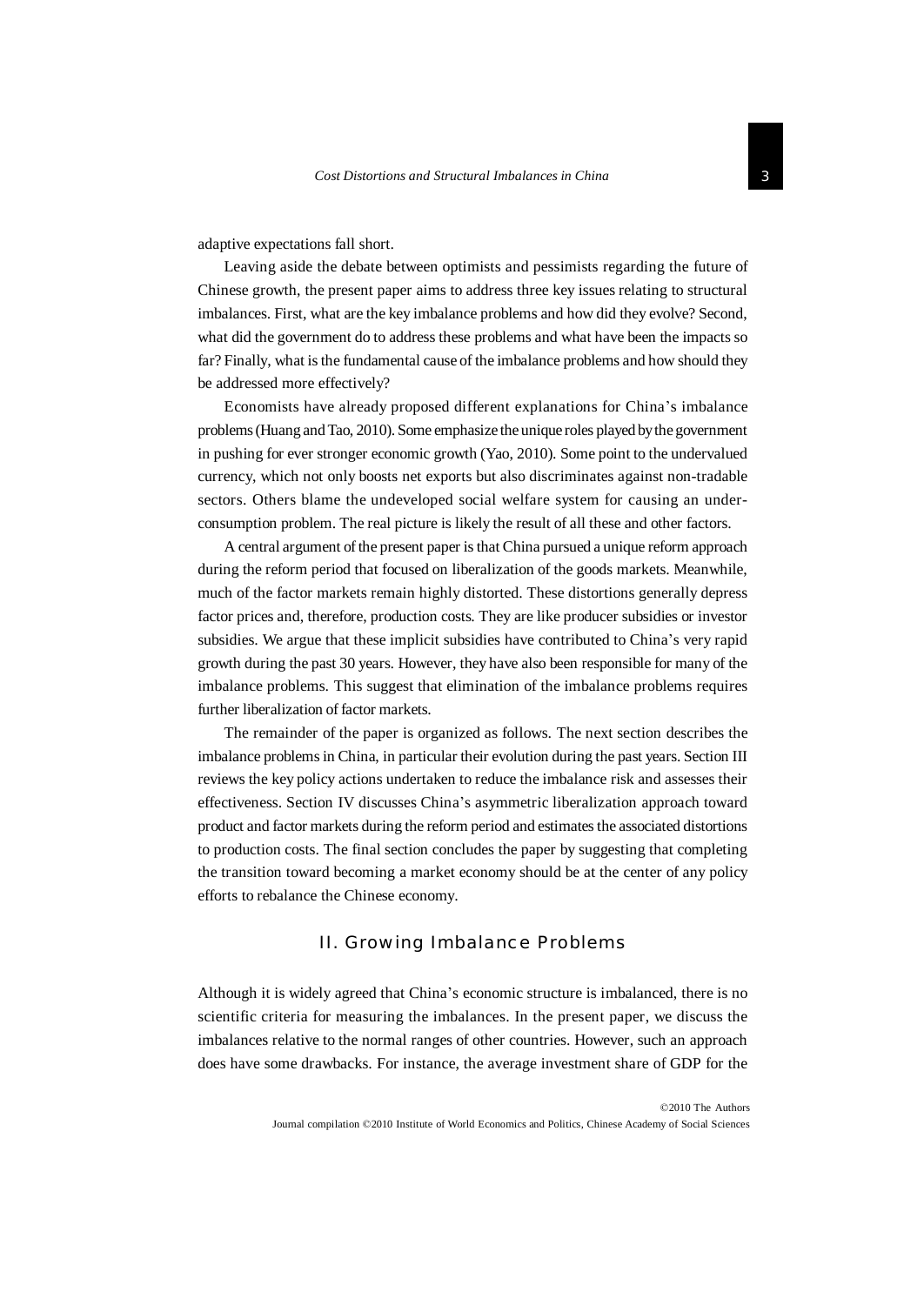



**Source:** CEIC Data Company and authors' calculation.

**Note:** The "Chenery Standard" is calculated based on empirical relationship between consumption rate and national income using data from 101 countries (Chenery and Syrquin, 1975).

world as a whole is approximately 25 percent, but a 35-percent investment share for China might not be too high, for various reasons. Therefore, in making judgments we also need to look at certain indicators such as investment returns and overcapacity problems.

So, are Chinese investment shares too high? Some economists believed that while China's shares are high, they are nothing abnormal given China's unusually strong growth (Garnaut, 2006). In fact, they argue that when China successfully reduces its current account surpluses, its investment share could go even higher.

Although it is true that China needs investment to drive growth, the current investment share is already unusually high, having risen from 36 percent in 2000 to approximately 45 percent in 2008 (Figure 1). The latest reading is already way above the levels achieved by most ASEAN and newly industrialized economies in the region. The "Chenery Standard," which is based on an empirical relationship among 101 countries, implies a 24-percent investment ratio at the current income level.

Very high investment shares often increase risks of overheating, bubbles and excess capacity. East Asian economies are known for strong economic growth and high investment shares. During the last half of the 20th century only 3 other Asian economies had above-40-percent investment shares. Singapore had close to a 50-percent share in the early 1980s, which collapsed in the mid-1980s. Malaysia and Thailand alsohad above-40-percent shares in the mid-1990s. However, both economies suffered from financial crises a couple of years later.

Often the other side of too high an investment share is a very low consumption share

©2010 The Authors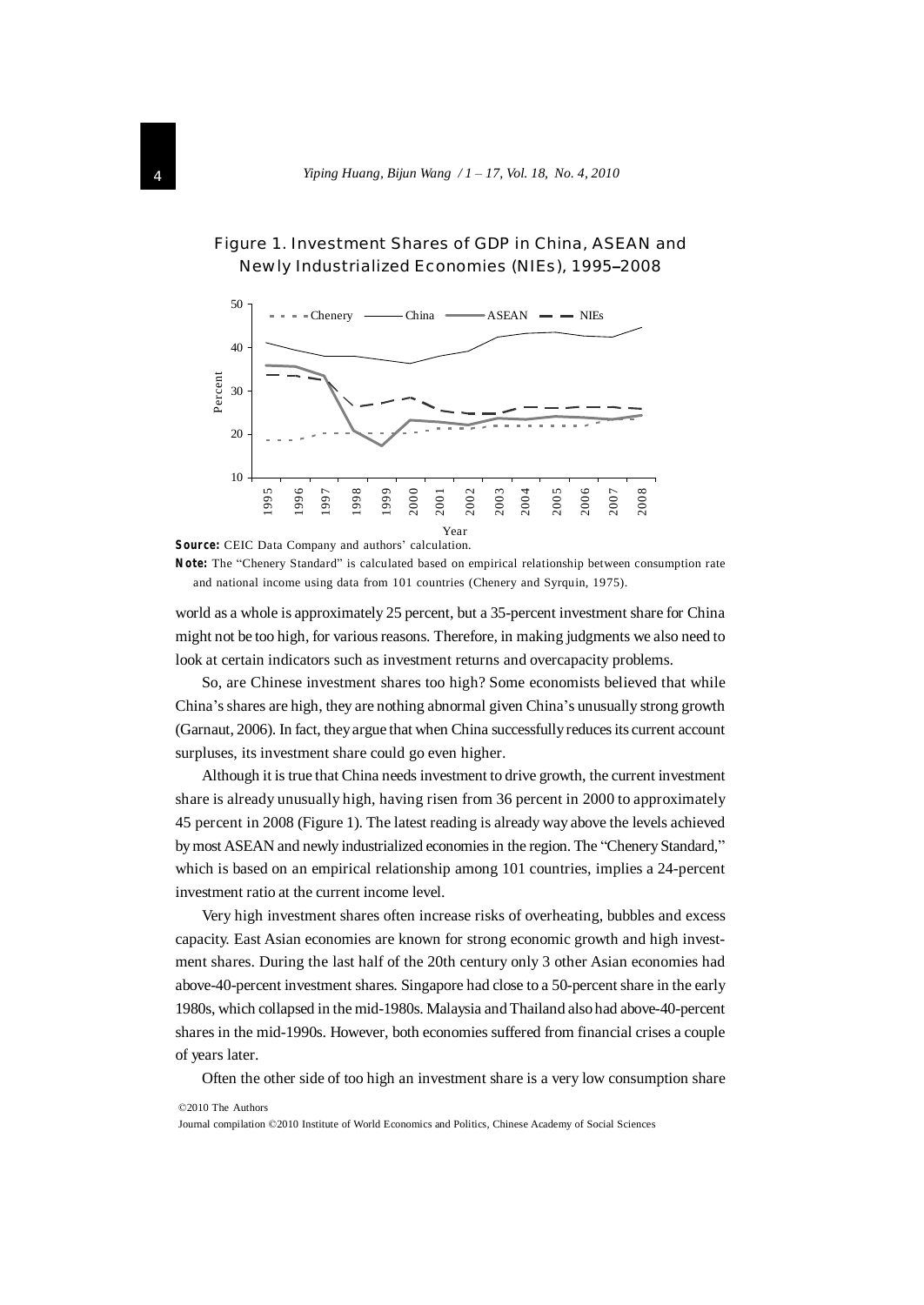

Figure 2. Consumption Shares of GDP in China, 1995–2008

**Source:** CEIC Data Company and authors' calculation.

**Note:** "Chenery Standard" is calculated based on empirical relationship between consumption rate and national income using data from 101 countries (Chenery and Syrquin, 1975).

of GDP. The "Chenery Standard" suggeststhat China's consumption share should still be at around 80 percent. However, the actual reading is approximately 30 percentage points lower (Figure 2). Between 2000 and 2008, the consumption share dropped by 15 percentage points. Ifthistrend continues, the Chinese economywillface a major problem as no economy could sustain simply relying on investment growth. This could even become a political problem because the population does not consume enough.

Perhaps China's best known global imbalance problem is its large current account surplus. In 2000, China's current account surplus was only 1.7 percent of GDP. It dipped slightly the following year. However, as China joined the WTO at the end of 2001, the surpluses began to rise. The most dramatic increases in the current account surplus occurred after 2004. By 2007, the surplus had reached 10.8 percent of GDP. The share of the current account surplus in GDP moderated in 2008 and 2009 as a result of the global crisis (Figure 3). However, whether this fall was permanent or temporary needs to be addressed carefully.

Large current account surpluses could be problematic for China in a number of ways. First, because China maintains a relatively rigid exchange rate regime, the People's Bank of China (PBOC) has had to accumulate foreign reserves. Thisimpliesthat China, as a middleincome country, lends capital to the rich countries. Second, a large current account surplus meansthat a significant portion ofChinese growth, often one-third, is dependent on external markets. This necessarily increases macroeconomic instability when the external markets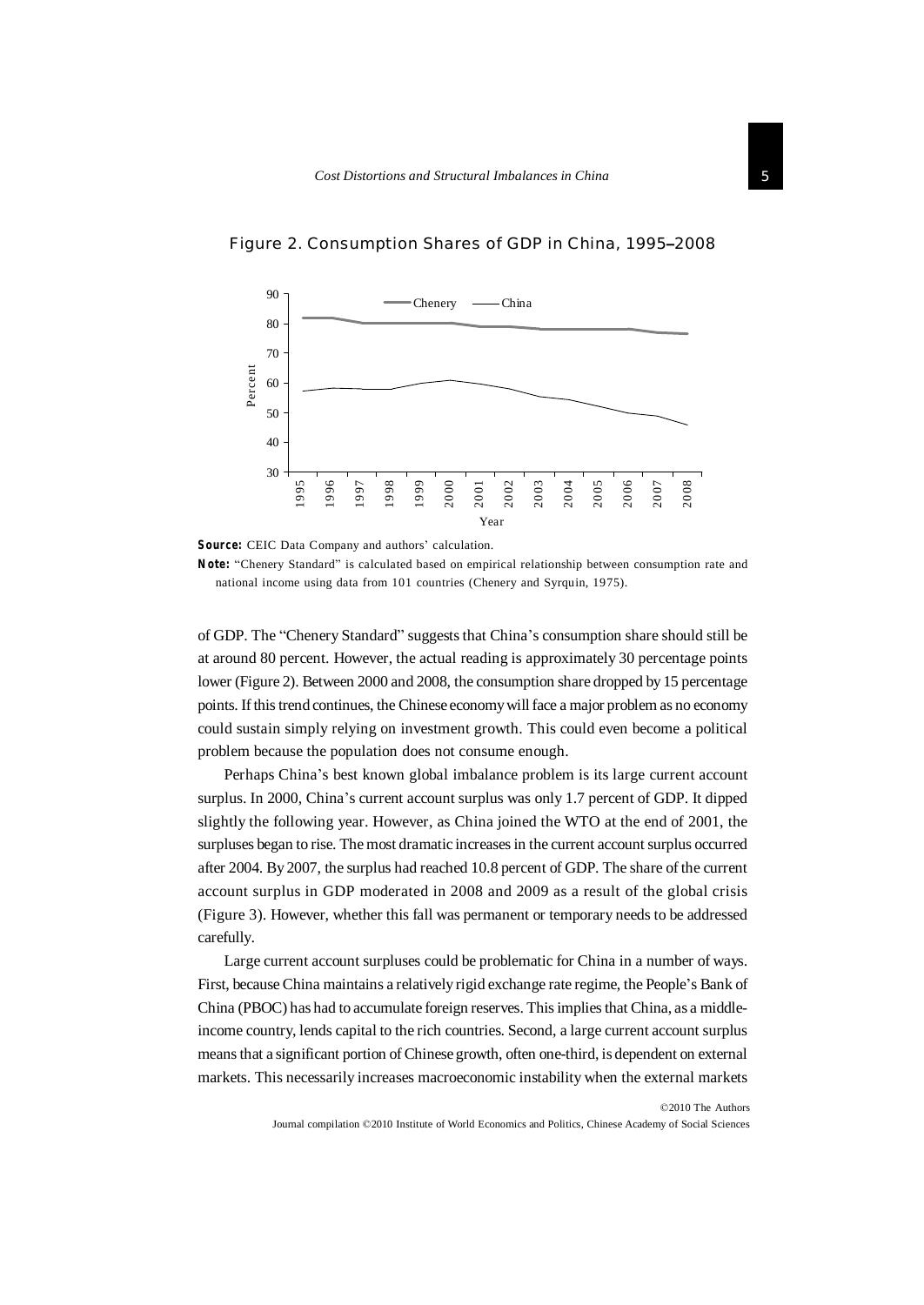

Figure 3. China's Current Account Surpluses, 1995–2009

**Source:** CEIC Data Company and State Administration of Foreign Exchange (SAFE).

become volatile. Finally, large current account surpluses also attract criticism from foreign countries and could become a source of excuses for trade protectionism.

Current account surplus is, by definition, the difference between national savings and national investment. When East Asian economies shifted from current account deficits to surpluses after the Asian financial crisis, it was mainly due to declines in investment (Figure 1). China's story today is quite different. As we mentioned previously, the investment ratio increased by almost 9 percentage points between 2000 and 2008. During the same period, the saving ratio rose by 17 percentage points (Figure 4).

Therefore, understanding saving behavior is crucial for explaining changes in the current account. At the start of this century, the consensus was that households were a key contributor to increases in national saving. One important factor identified for driving this change was the underdeveloped social welfare system. This perception, however, changed a few years ago. Disaggregate data on national savings point to a much more dramatic expansion of corporate savings in the years leading up to 2004 and 2005 (Figure 5). Therefore, changing corporate saving behavior or taxing corporate profits might be more effective in dealing with China's current account problems.

The latest data, again, reveal new changes. Corporate net savings started to decline, while the government's net savings began to increase ahead of the global crisis. Household savings expanded once more.

There are many other indicators of structural imbalances, including sector compositions and environmental changes. One veryimportant indicator isincome inequality. Despite the government's efforts to support rural development, the urban–rural income ratio

©2010 The Authors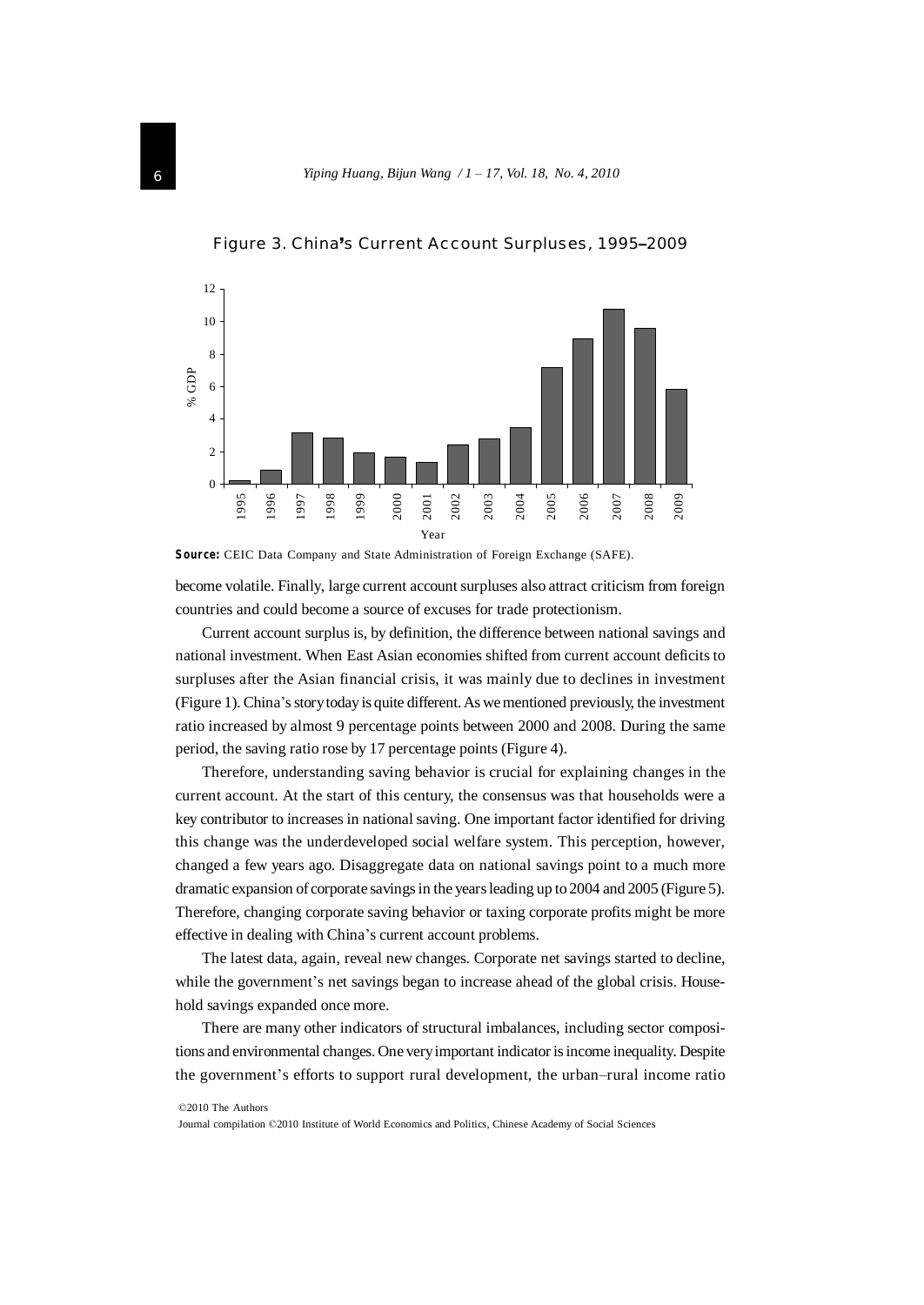

Figure 4. China's Saving and Investment Ratios, –2009

**Source:** CEIC Data Company and National Bureau of Statistics of China.

# Figure 5. Contribution of Households, Corporate and Government to National Saving in China, 1992–2007



**Source:** CEIC Data Company and National Bureau of Statistics of China.

increased from a low of 1.7 in 1984 to 3.3 in 2009 (Figure 6). More importantly, the Gini coefficient for household income jumped from below–0.3 in the mid-1980s to close to 0.5 in –2009. This latest reading is among the highest in the world and indicates significant social risks.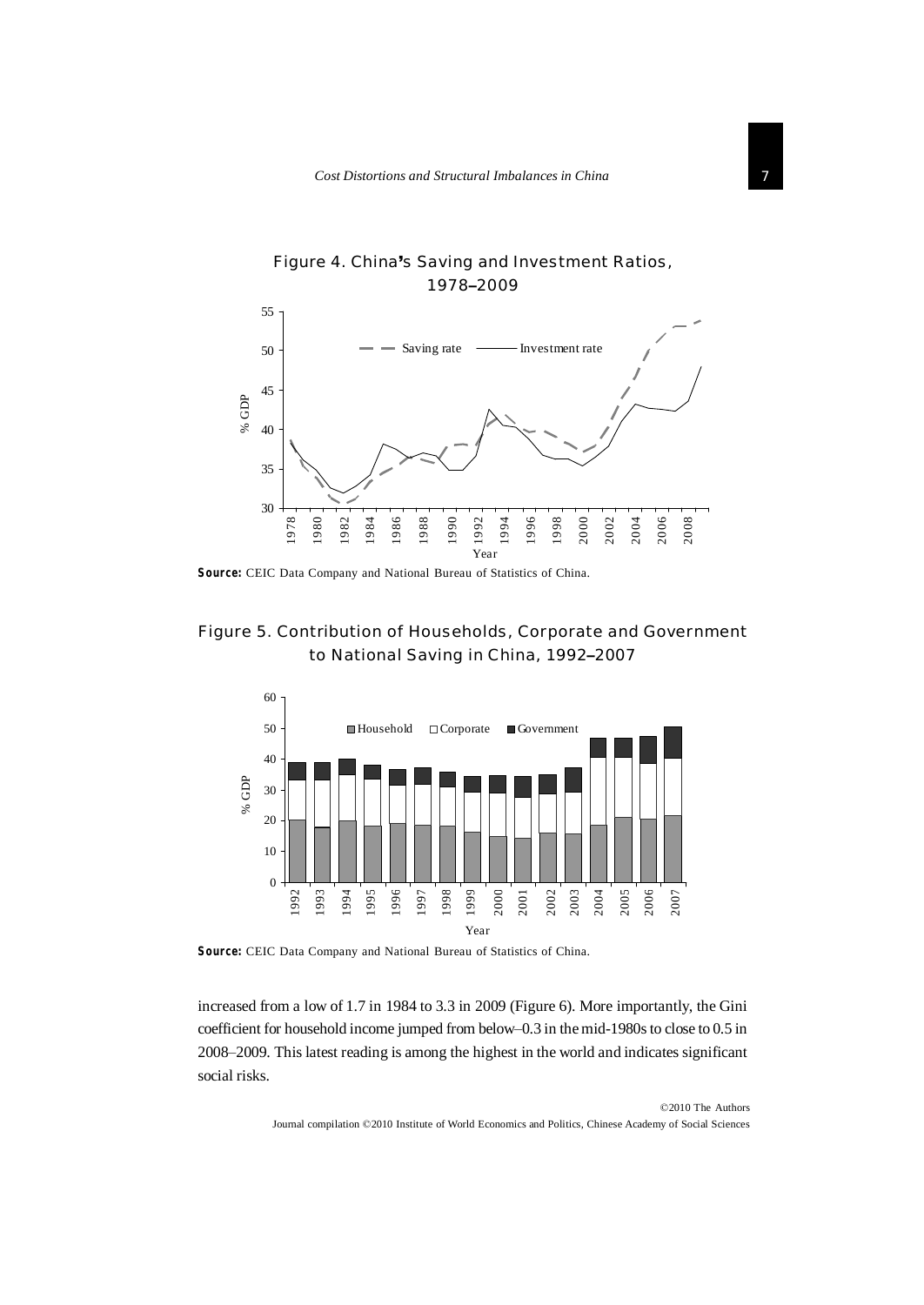

#### Figure 6. Urban–Rural Income Ratio and Gini Coefficient of Household Income, 1978–2009

**Source:** National Bureau of Statistics of China and authors' compilation.

#### III. Past Policy Efforts

China's macroeconomic conditions are often regarded as super-stable due to a lack of volatilities. However, the economy does feature distinct cycles from time to time. Since early 2003, the Chinese economy has experienced at least two full cycles. The economywas accelerating in 2003 but started to show signs of overheating in 2004. After a brief period of stabilization, the economy overheated again in much of 2007 and early in 2008. By early 2010, the Chinese economy was already well on the way to recovering from the effects of the global crisis and was exhibiting signs of overheating again.

TheWen Jiabao government set rebalancing of economic structure and transformation of the growth model as its policy priorities when it first took office. Often, policy efforts for macroeconomic adjustments and economic rebalancing are closely interlocked together. Sometimes it is difficult to distinguish one from the other. However, in general, the government is much more serious aboutrebalancing when attempting to control overheating. Often structural concerns became secondary when trying to boost growth.

The first macroeconomic tightening under theWen Jiabao government started in 2004. Fixed asset investment grew by 43-percent year-on-year during the first quarter. Led by food prices, the consumer price index also rose steadily from the beginning of the year, crossing the 5-percent warning line of the PBOC in July and August.

©2010 The Authors The government took a wide range of measures to control the overheating risks. The most important direct steps were designed to slow down investment activity, including: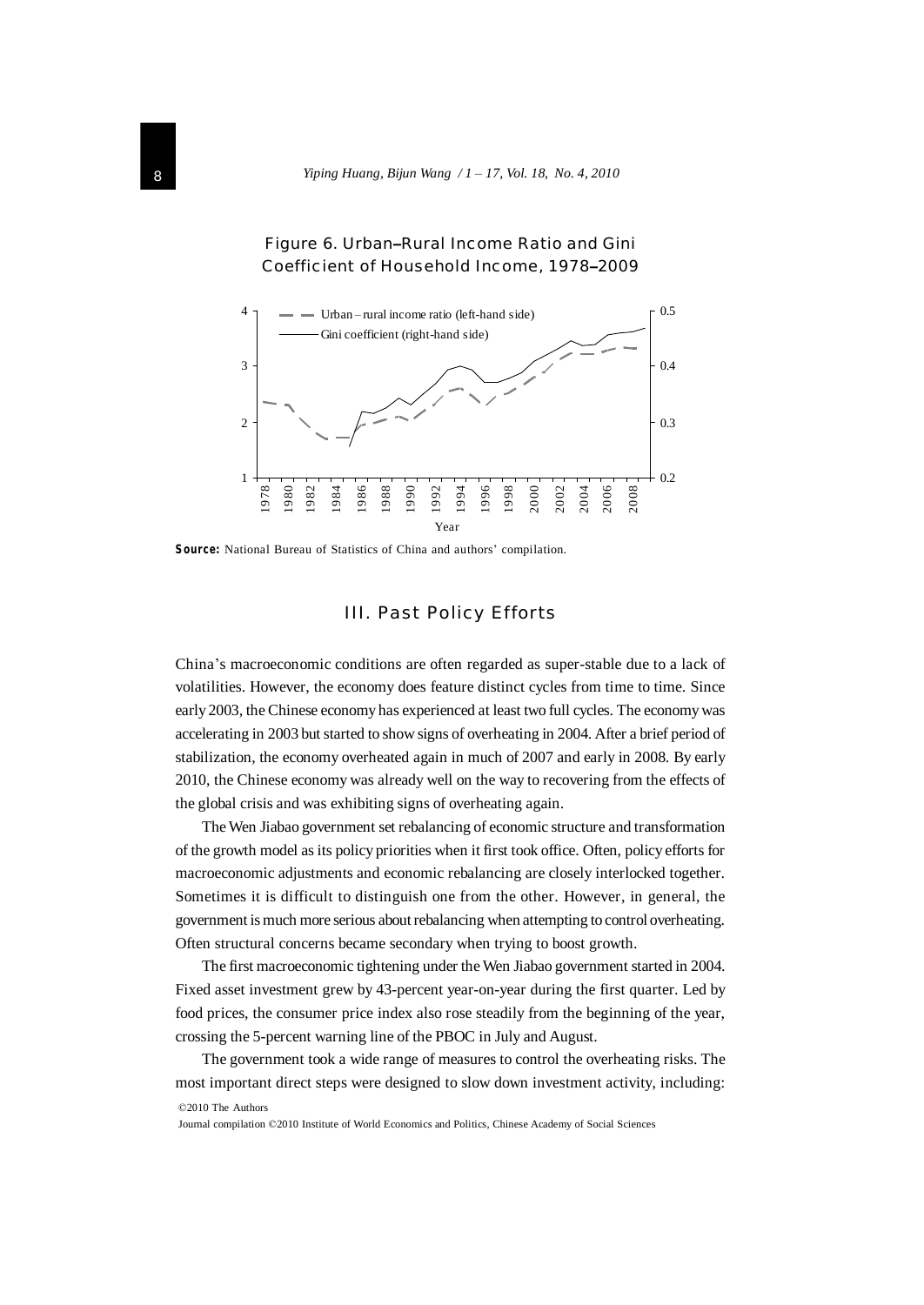raising capital requirementsfor investment projectsin iron and steel, cement, aluminum and real estate; eliminating a total of 4813 development zones across the country; tightening land controls for construction projects; terminating 70 600 investment projects nationally; and closing down the steel plant "Tie-Ben" in Jiangsu Province.

The PBOC's policies were relativelymore sector-neutral, including: hiking the reserve requirement by 0.5 percentage points; increasing the base lending rates by 27 basis points; removing ceilings for lending rates; and forcing down loan growth through "window guidance" and "credit quotas."

Economic policies turned around from early 2005 when the growth of industrial valueadded, commercial bank loans and industrial profits all decelerated steadily. As a result, the PBOC eased controls over loan growth.

However, the government continued with its policy efforts to transform the growth model. It closed down a large number of companies with high energy consumption, serious pollution and low production safety standards. It also introduced measures to restructure 11 industries, including steel, coal and cement, and closed down backward production capacities of 110 million tons of coal and 1.2 million tons of aluminum. The central government also required that all provinces reduce energy intensity of GDP by 4 percent and to lower major pollutants by 2 percent by 2006.

In July 2005, the PBOC introduced a breakthrough reform to its exchange rate policy, by abandoning the peg, revaluing the currency, and adopting a managed float with reference to a basket of currencies. In the following 3 years, the renminbi appreciated by 22 percent against the US dollar and by 16 percent in real effective exchange rate terms.

As the policy-makers' contractionary policy eased, the economy again gathered momentum from early 2006. GDP growth picked up to above 10 percent during the first quarter of the year. In particular, new loans amounted to 1.25 trillion yuan during the same period, more than half of the PBOC's annual target. The inflation rate picked up more visibly in 2007 and early 2008. This change in macroeconomic conditions again triggered a new round of policy tightening.

The government first lowered or abolished export tax rebates for high energyconsumption, heavypollution and resource-intensive industries. TheNational Development and Reform Commission (NDRC) introduced new policy tightening controls over new investment projects and, again, raised the capital requirement for certain construction projects. In the meantime, the government started 10 key energy conservation projects but closed down a large number of factories, including 11 200 coal mines, 46.6 million tons of iron production capacity, 37.5 million tons ofsteel production capacity and 87 million tons of cement production capacity.

The PBOC raised the reserve requirement ratio a few times between early 2006 and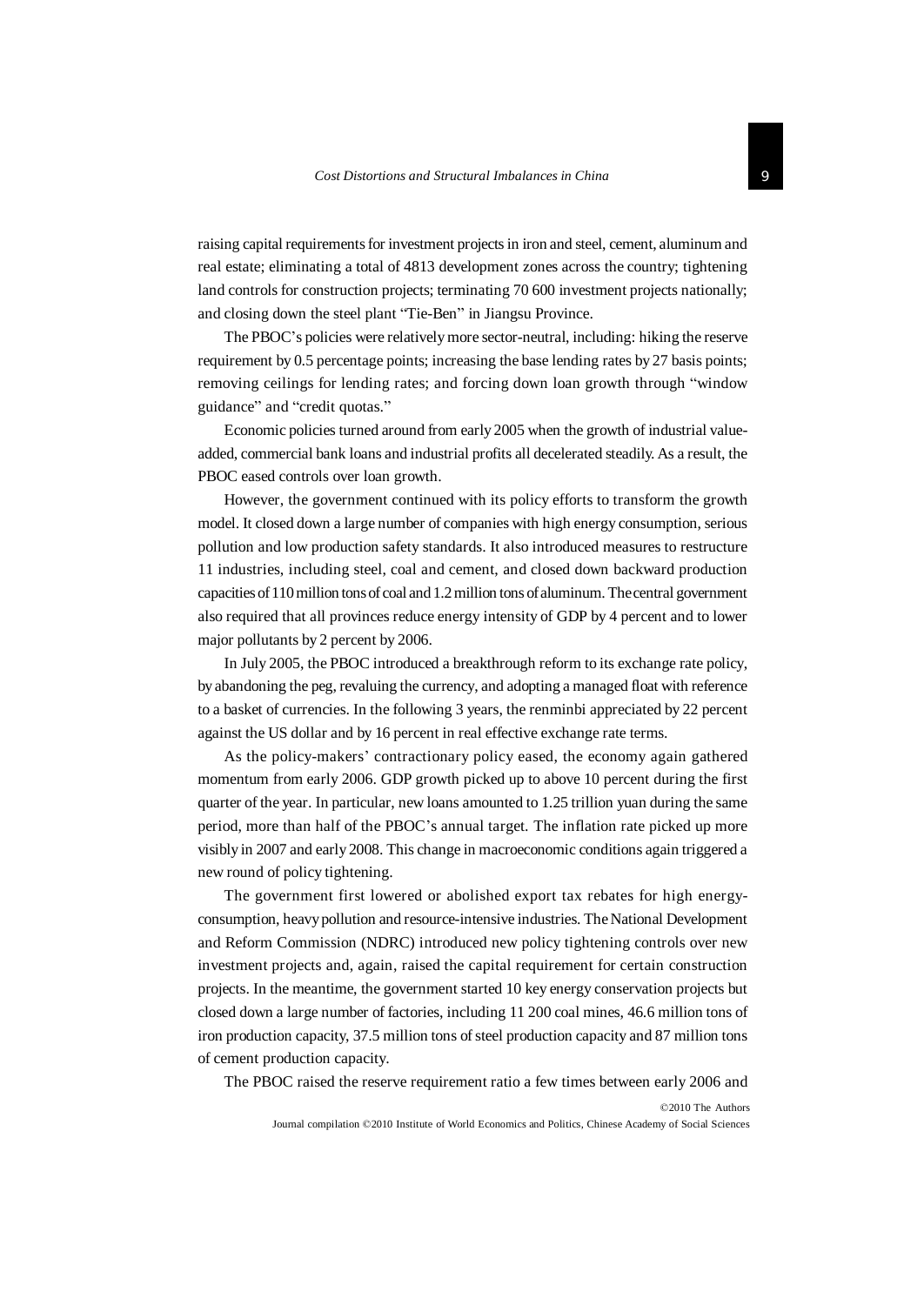early 2008. It also hiked the base lending rates several times during the same period. It insisted that commercial banks tighten controls over loan extensionsfor investment projects. Meanwhile, the Ministry of Finance also transitioned its fiscal policy from a proactive to a neutral stance.

As a result of the effects of the global financial crisis, the Chinese economy abruptly moved downward from mid-2008. Export growth collapsed, the purchasing managers' index plunged and industrial activities, such as power generation, tanked. Real GDP growth fell to 6.7-percent year-on-year during the fourth quarter of 2008 and further to 6.1 percent during the first quarter of 2009.

Thistime, the policy-makers acted very aggressively. The PBOC cut the interest rate in September 2008 and engaged in extraordinary credit expansion from the fourth quarter of 2008.In 2009, new loansreached 9.6 trillion yuan, almost double the annual target. Currency appreciation against the dollar stopped from mid-2008 and the managed float wasreplaced by a soft peg to the dollar. In November 2008, the State Council announced a fiscal stimulus package of 4 trillion yuan for spending in the following 2 years. The government also raised export tax rebates seven times from 1 August 2008 to 1 June 2009, focusing on laborintensive products.

Fortunately, the government did not completely halt efforts to improve the quality of growth. It made new efforts to restructure the telecom and airline industries, although the motivation was not entirely clear. The government closed some small power generators, equivalent to 1669 kW capacity, and 1054 small coal mines. The Ministry of Environmental Protection (MOEP) did not approve a number of new projects from 2009 in order to preserve the environment.

Most significantly, the government released a new policy document "China's Responses to Climate Change: Policy and Action" and announced explicit targets and policy measures to cap greenhouse-gas emission by 2020.

The economy started to move upward from the second quarter of 2009, due to aggressive policy expansion. By early 2010, policy-makers were already actively assessing options for exit of the expansionary policies. The deterioration of the sovereign debt crisis in the Euro Area early that year made the authorities reconsider the timing of halting the expansionary policies.

In retrospect, the government has undertaken a wide range of policy measures to addressthe imbalance or growth quality problems over the past 6 years. Although it has also utilized measures such as exchange rates, tax rates and capital requirement, most policies have been administrative in nature. The most commonly adopted instruments included the NDRC's approval to shut down projects and the MOEP's veto powers. Considering the past 7 years as a whole, however, the policy efforts taken to rebalance the economy have not achieved the intended results. Almost all indicators for economic imbalances worsened during that period.

©2010 The Authors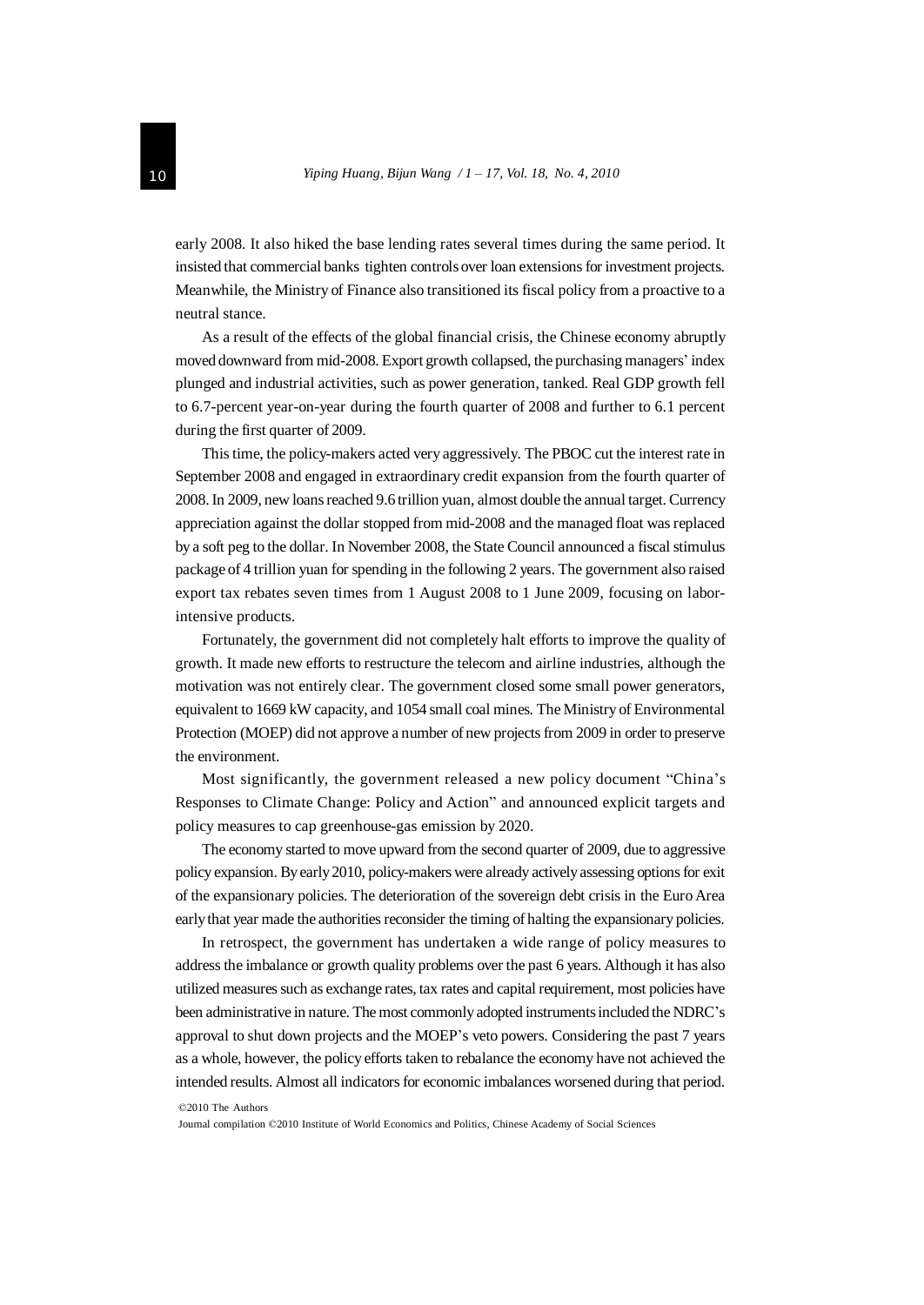## IV. Factor Cost Distortions

Why have the imbalance problems deteriorated continuously during the past 7 years, despite repeated policy efforts? One possible explanation is that it takes time for some policies to be effective. For instance, the government tried various means of boosting household confidence and consumption spending by developing the social welfare systems and reducing personal income tax burdens. However this is a gradual process..

A more fundamental explanation is that the government policies did not attack the root cause of the imbalance problems. Economic agents' behavior is driven by the incentive structure, such as household incomes, production profits and investment returns. As Karl Marx once pointed out, when profitability reached above 100 percent, capitalists would be willing to risk their lives. Therefore, as long as investment returns are high, administrative measures might not be sufficient to slow investment activities.

Indeed, distortionsto the incentive structure have been a key feature of China's reform approach. China achieved extraordinary GDP growth during the reform period. Although economists have different interpretations of the essence of the reform policies, most agree that letting the market mechanism work is a central element.Replacing the central planning system with the free market has significantly improved both the allocative and the technical efficiency of the economy (Lin *et al*., 1996).

The market-oriented reform, however, has not been symmetric. After more than 30 years of economic reform, almost all product markets are liberalized, but the factor markets remain heavily distorted. This is true for all production factors, including labor, land, capital, resources and the environment. These distortions significantly affect the incentive structure for producers, investors and exporters. They are largely responsible for the growing imbalance problems(Huang, 2010a; Huang and Tao, 2010).

Labor market distortions are pretty apparent. The most obvious example is the household registration system (HRS). In its earlyyears, the HRS prohibited labor mobility. From themid-1990s, the HRS was no longer effective in preventing movements of labor as large numbers of farmers started to move into cities. However, these migrant workers are still discriminated against because they are not official urban residents. They are not entitled to the normal urban social welfare benefits. More importantly, migrant workers often only receive half or even one-third of the pay of urban residents, even if they perform the same job functions.

Therefore, the HRS provides an important institution that has enabled urban employers to discriminate against migrant workers. This is particularly so in labor-intensive export sectors. If the employers paid migrant workers all the social welfare contributions and equivalent wages of urban workers, China's export sector might not be as large as it is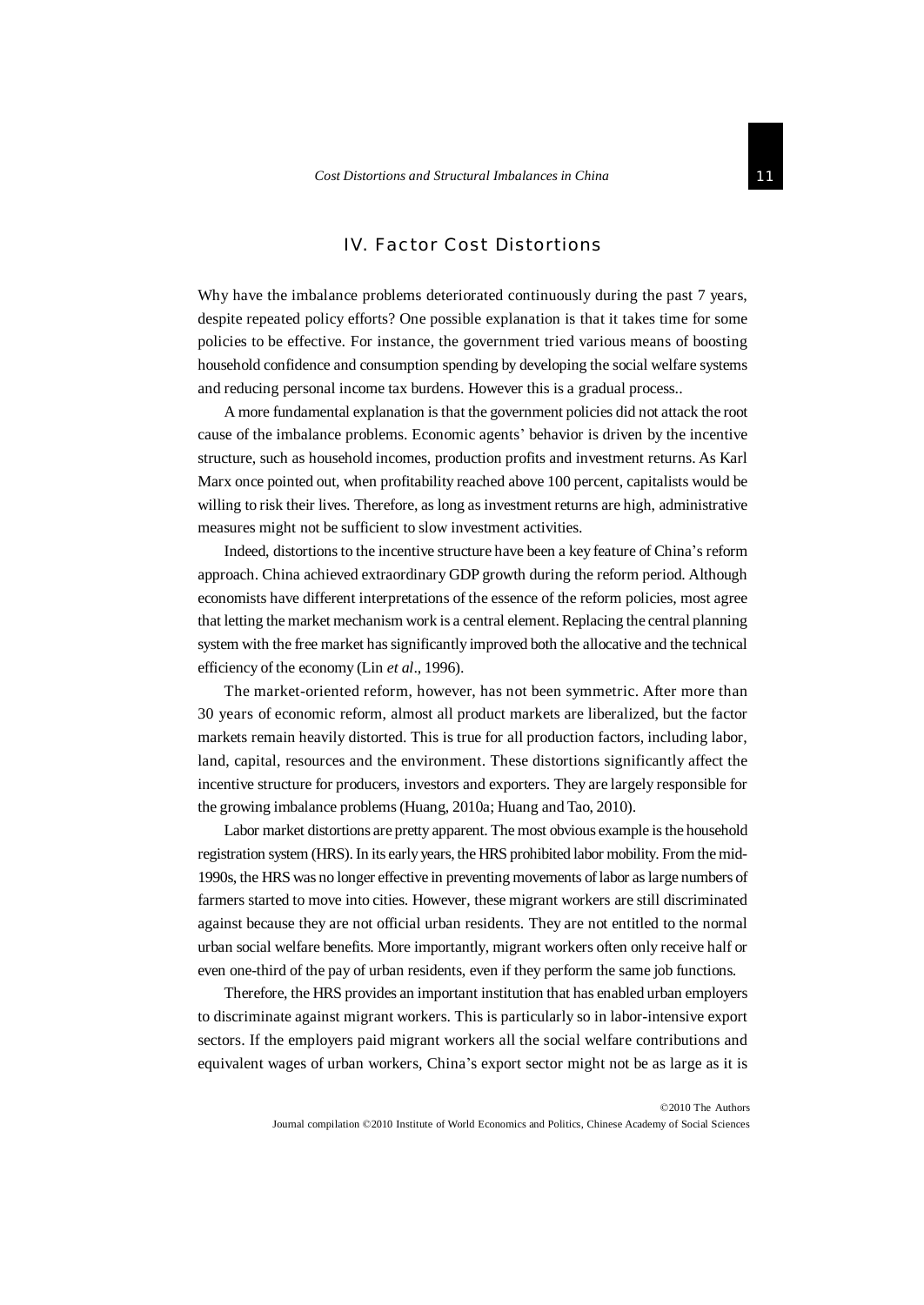today. Others, however, argue that if the countryside has surplus labor, then removal of HRS will not increase labor costs.

Capital market distortions are also obvious. The Chinese financial system possess all the typical features of financial repression: highly regulated interest rates, state-influenced credit allocation, a frequentlyadjusted statutory reserve requirement and a strictly controlled capital account (Huang and Wang, 2010a, b). Earlier World Bank studies revealed that financial repression often led to lowering of the interest rates by a couple of percentage points. The undervalued cost of capital in China can be confirmed by very wide gaps, often of 8 percentage points or more, between nominal GDP growth potential and long-term government bond yields.

Further evidence of capital cost distortion is the undervalued currency. Although economists disagree on the magnitude of the misalignment, few doubt that the renminbi is undervalued (Goldstein and Lardy, 2008). Clearly, an undervalued currency represses the cost of domestic capital relative to foreign capital. An undervalued currency not only promotes exports and discourages imports but also discriminates allocation in favor of tradables over nontradables.

Distortions in the cost of land are less straightforward. High land prices have repeatedly captured the headlines in the media in China. However, thisis normally in relation to land for property development purposes. Land use costs are still extremelylow for manufacturing investors. In China, land is owned by the collectives in the countryside but by the state in the cities. The local governments often compete with each other by offering lower land use fees to attract investors to their regions.

Distortions of energy and other resource prices often vary over time depending on the movement of international prices. Taking oil prices as an example, the NDRC adopted a formula linking domestic oil prices with several international prices. Whenever international prices movedbymorethan 7 percent, domestic prices would be adjustedaccordingly. However, when international crude prices moved to above US\$80 per barrel, the NDRC stopped adjusting domestic prices for fear of higher prices disrupting production and consumption.

Finally, if we regard the environment as an input to production, then its cost is also distorted because the implementation of the environmental protection policies is often less than rigorous. In other words, producers in China, whether foreign or Chinese, undercompensate for their pollution.

We should point out that distortions in factor cost are not new in China. In the prereform period, China implemented the unified purchase and marketing system (UPMS) for agricultural products. The traditional assessment wasthat the main objective of UPMS was to ensure a stable supply of agricultural products to the urban areas. Song (1994), however,

<sup>©</sup>2010 The Authors

Journal compilation ©2010 Institute of World Economics and Politics, Chinese Academy of Social Sciences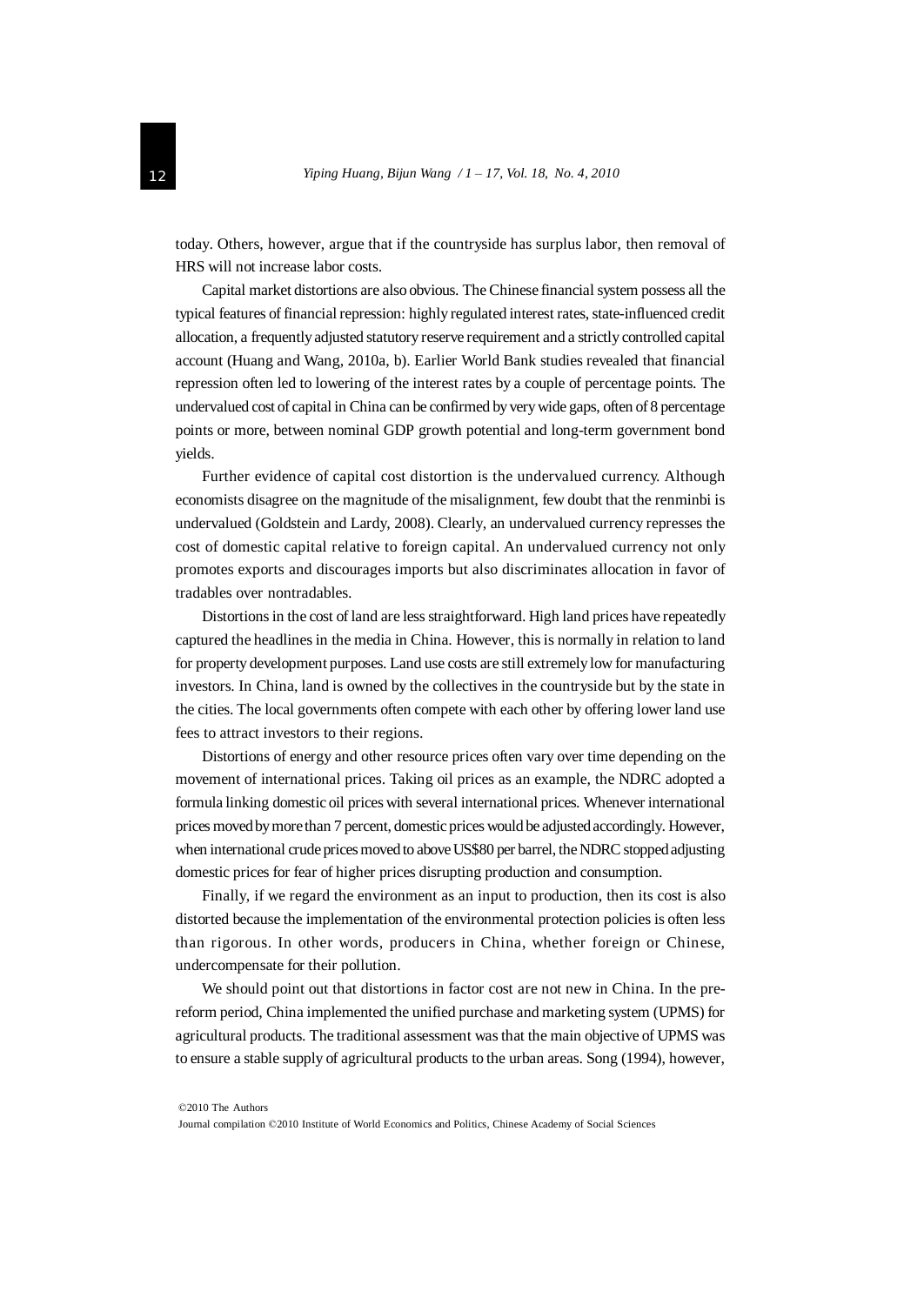points out that the real rational of UPMS was to transfer resources from agriculture to urban industry.<sup>1</sup> The purpose was to achieve rapid urban industrialization.

The purpose today is probably similar. At the end of 1978, the Chinese leaders shifted their policy priority from class struggle to economic construction. This was revolutionary. Over the years, however, GDP growth gradually became the most important indicator in the assessment of local government officials' performance. Therefore, the government has strong incentives to do whatever it takes to achieve fastest possible growth. Repressed factor prices, like repressed agricultural prices in the pre-reform period, are a way of boosting economic growth.

To gauge the magnitudes of the distortions, we put together a set of estimates based on the initial efforts by Huang and Tao  $(2010)$ .<sup>2</sup> Needless to say, these estimates are not scientific results and are, therefore, subject to criticisms. Our main purpose here, however, is to provide a rough picture, not perfectly accurate figures (Table 1). According to this estimation, factor cost distortions increased significantly over the

|       | Labor | Capital | Land | <b>Energy</b> | <b>Environment</b> |
|-------|-------|---------|------|---------------|--------------------|
| 2000  | 0.1   | 4.1     | 0.5  | 0.0           | 3.8                |
| 2001  | 0.2   | 3.9     | 0.5  | 0.0           | 3.5                |
| 2002  | 0.8   | 3.9     | 0.4  | 0.0           | 3.3                |
| 2003  | 1.0   | 3.8     | 1.1  | 0.0           | 3.3                |
| 2004  | 2.0   | 3.1     | 0.9  | 0.6           | 3.0                |
| 2005  | 2.4   | 3.0     | 1.3  | 1.7           | 3.0                |
| 2006  | 2.7   | 3.1     | 2.0  | 1.6           | 2.8                |
| 2007  | 3.2   | 3.6     | 1.2  | 1.6           | 2.4                |
| 2008  | 3.6   | 3.4     | 1.0  | 0.7           | 1.9                |
| 2009* | 2.7   | 3.5     | 0.9  | 0.7           | 1.8                |

Table 1. Estimated Factor Cost Distortions in China, 2000–2009 (% GDP)

**Source:** Huang and Tao (2010) and authors' estimation.

©2010 The Authors

<sup>1</sup> Song's article was first written in 1982 when he was an undergraduate student of the Peking University.

<sup>&</sup>lt;sup>2</sup> For detailed estimation methods, please refer to the Appendix of Huang and Tao (2010).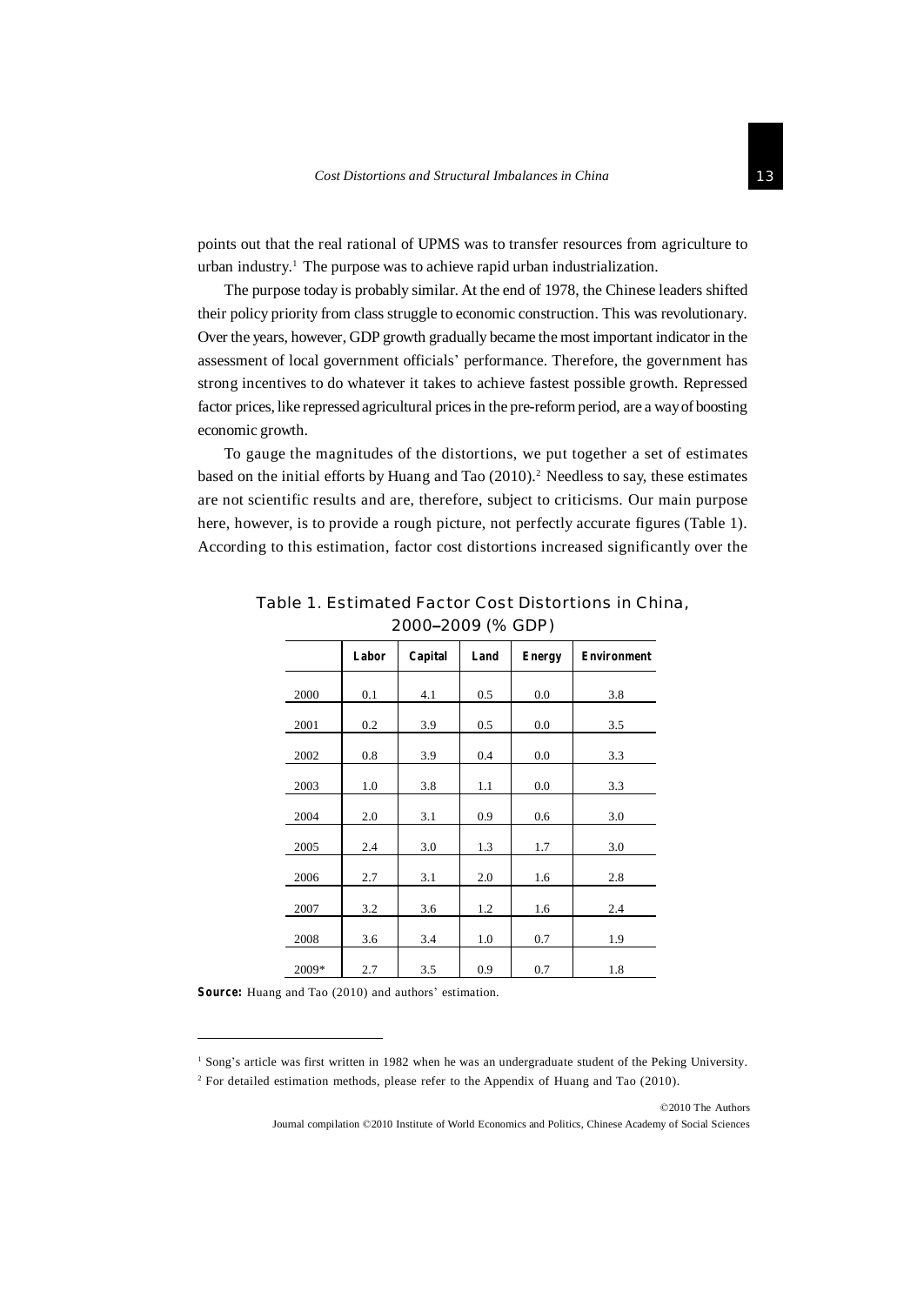past decade, peaking in 2006.

The estimation results reveal several important findings. First, capital was by far the most important component of total cost distortions. Second, labor cost distortions actually increased in recent years, despite liberalization of the markets. Thisresulted in faster growth of market wages than migrant workers' wages in recent years. However, this is already changing, as migrant workers' wages have started to rise quickly. Third, distortions to energy costs were very volatile. Finally, total cost distortions already peaked, suggesting that the worst might already be behind us.

These cost distortions are like producer subsidy equivalents. They lower costs of factors, increase profits of production, raise returns to investment and improve the competitiveness of Chinese exports. Such cost distortions enabled China to rise as a global manufacturing center within a very short period. Because production factors are cheap, producers and investors all rushed toChina when China joined the WTO, which guaranteed minimum standards of the institutional and market environment.

The distorted factor costs boosted economic growth during the reform period, but they boosted exports and investment even more. The latter explains the growing structural imbalances in China. In fact, the cost distortion measures provide a reasonably good explanation for the recent surge and then moderation of the external imbalances: movements in the current account surpluses (Figure 7). This also implies that, whereas reform of the exchange rate policy is critical for China's sustainable growth, successfully addressing the



**Source:** Huang and Tao (2010) and authors' estimation. **Note:** Total *–* Labor is total cost distortions excluding labor cost distortions.

©2010 The Authors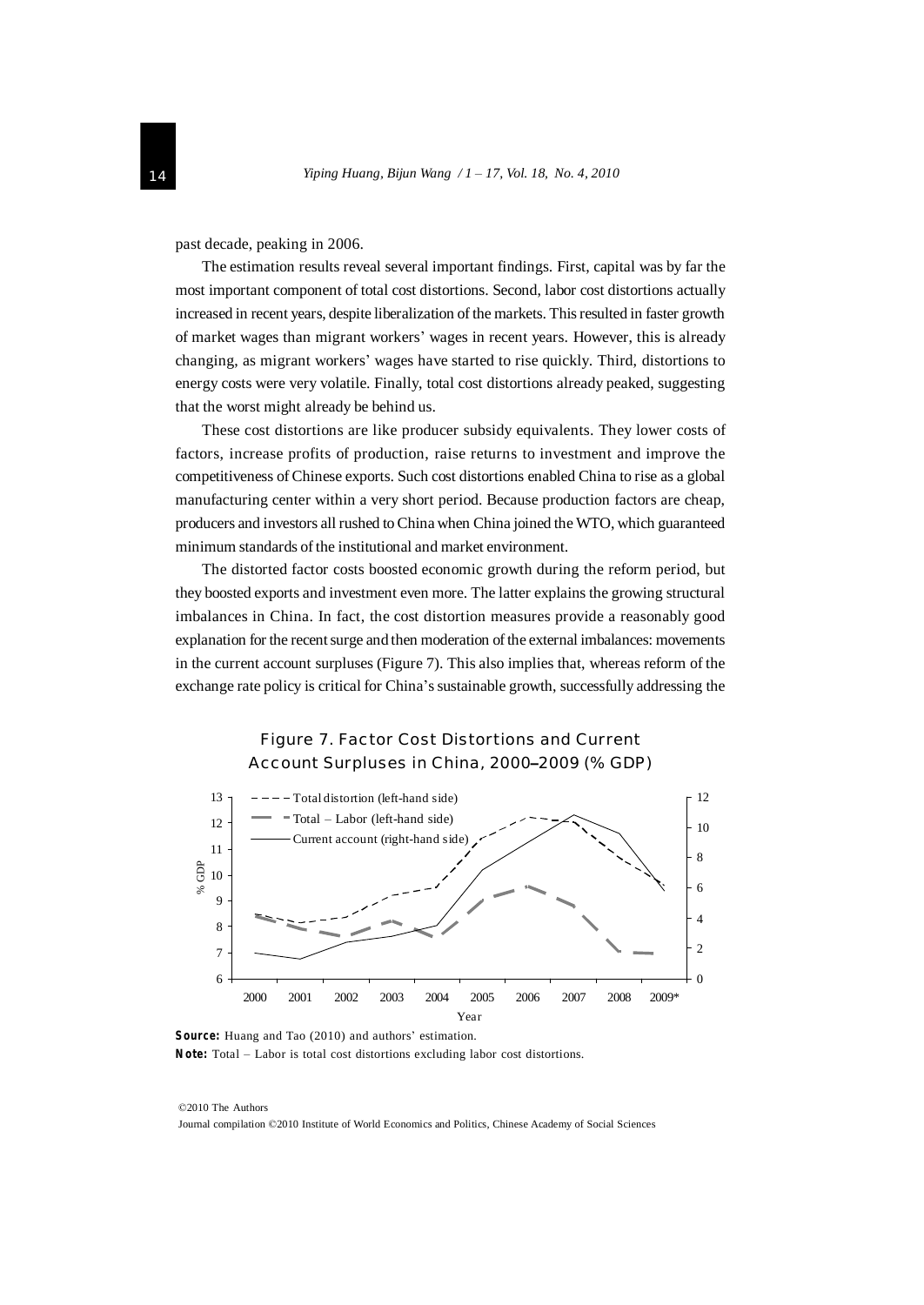current account imbalance requires a comprehensive policy package (Goldstein and Lardy, 2009; Huang and Tao, 2010).

#### V. Concluding Remarks

The Chinese economy has achieved extraordinary growth since the start of economic reform. Unfortunately, it has also been accompanied by serious imbalance problems, such as overinvestment, a large current account surplus, inefficient resource use and pollution. For the past 7 years, the government has set the rebalance of economic structure and the transformation of the growth model as top priorities. Most structural problems, however, have worsened despite continuous policy efforts.

The lack of policy impact might be due to the lagged effects. For instance, it takes years to improve consumer confidence. More importantly, however, thislack of impact is a result of the government relying too much on administrative controls. Such measures might be useful in the short term, but they can be inaccurate or unsustainable. The NDRC's control of investment projects is a good example. Sometimes the officials focused on a number of new projects to control the total size of investment, but investors have methods of bypassing the reporting of "new projects."

At other times, the government has adopted the right policies but has not been aggressive enough. The PBOC hiked policy rates and tightened liquidity conditions when the economy showed signs of overheating. However, in most cases, those measures were modest at most. In order to narrow external account surpluses, the government also adjusted export tax rebates and even appreciated the currency, but those managed adjustments were not sufficient to reverse the worsening trends of the imbalance problems.

We argue in this paper that the root cause of the imbalance problem lies in factor cost distortions, which were again a result of the asymmetric reform approach: complete liberalization of the product markets and heavily distorted factor markets. These distortions are like producer or investor subsidies. They boost corporate profits but reduce household income. Over the past 10 years, the household income share of GDP dropped more than 10 percentage points(Bai and Qian, 2009a,b). These distortions promote growth butsupport investment and exports even more.

Correction of China's imbalance problems requires a comprehensive package. The government will have to abandon its exclusive emphasis on GDPgrowth. After all, growth is only the means not the purpose of economic development. Substantial reforms might also be needed to break down the monopoly power of the state-owned enterprises and to redistribute their profits to either the government or households.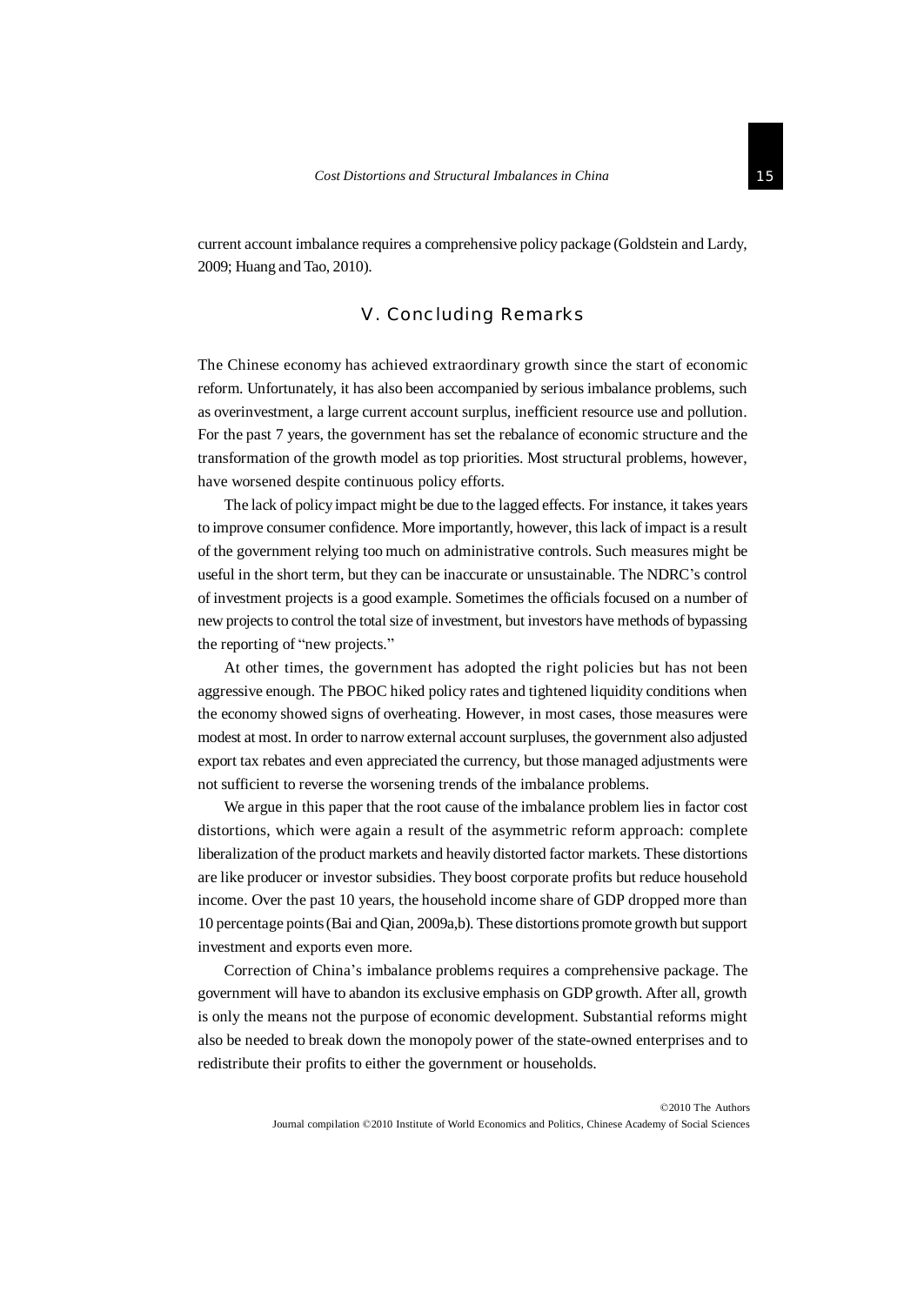A central element of the above comprehensive package, however, has to deal with factor cost distortions. It essentially calls for the completion of market-oriented reforms started more than 30 years ago. Such reforms should eventually leave the determination of factor prices to free markets. It is very likely that factor costs could rise over time. This would slow growth somewhat but should also make growth more balanced and more sustainable.

In a way, the Chinese Government has already started efforts in this direction. From 2009, various departments of the government kicked off resource price reforms, including adjustment of fuel and water prices. The government also began to experiment with HRS reform in 2010. Financial market reform and capital account liberalization should help to reduce distortions to the cost of capital.

Liberalization of factor markets will probably take years to complete. For instance, it will be difficult to fix the land problem, given the government's reservation to privatize land and the concerns for landless farmers in the countryside. What is important, however, is dealing with the root cause immediately, and moving forward steadily. Only by so doing will the government be able to effectively reduce structural imbalances over time.

#### References

- Bai, Chong-en and Zhenjie Qian, 2009a, "Factor income share in China: Stories behind statistics," *Jing Ji Yan Jiu (Economic Research Journal*), No. 3, pp. 27–41.
- Bai, Chong-en and Zhenjie Qian, 2009b, "Who has eroded residents' income? An analysis of China's national income distribution patterns," *Zhong Guo She Hui Ke Xue (Social Sciences in China*), No. 5, pp. 99–115.
- Chang, Gordon G.., 2001, *The Coming Collapse of China*, New York: Random House.
- Chenery, Hollis and Moises Syrquin, 1975, *Patterns of Development, 1950*–*1970*, Oxford: Oxford University Press.
- Garnaut, Ross, 2006, "Making the international system work for the Platinum Age," Paper presented at the Seminar on the Occasion of Angus Maddison's 80th Birthday, 15-16 December, University of Queensland, Brisbane.
- Goldstein, Morris and Nicholas Lardy, eds., 2008, *Debating China's Exchange Rate Policy*, Peterson Institute for International Economics, Washington, DC.
- Goldstein, Morris and Nicholas R. Lardy, 2009, *The Future of China's Exchange Rate Policy*, Peterson Institute for International Economics, Washington DC.
- Greenspan, Alan, 2005, "Current account," Speech at Advancing Enterprise Conference, 4 February, London, U.K.
- Huang, Yiping, 2010a, "China's great ascendancy and structural risks: Consequences of asymmetric market liberalization," *Asian-Pacific Economic Literature*, Vol. 24, No. 1, pp. 65–85.

©2010 The Authors